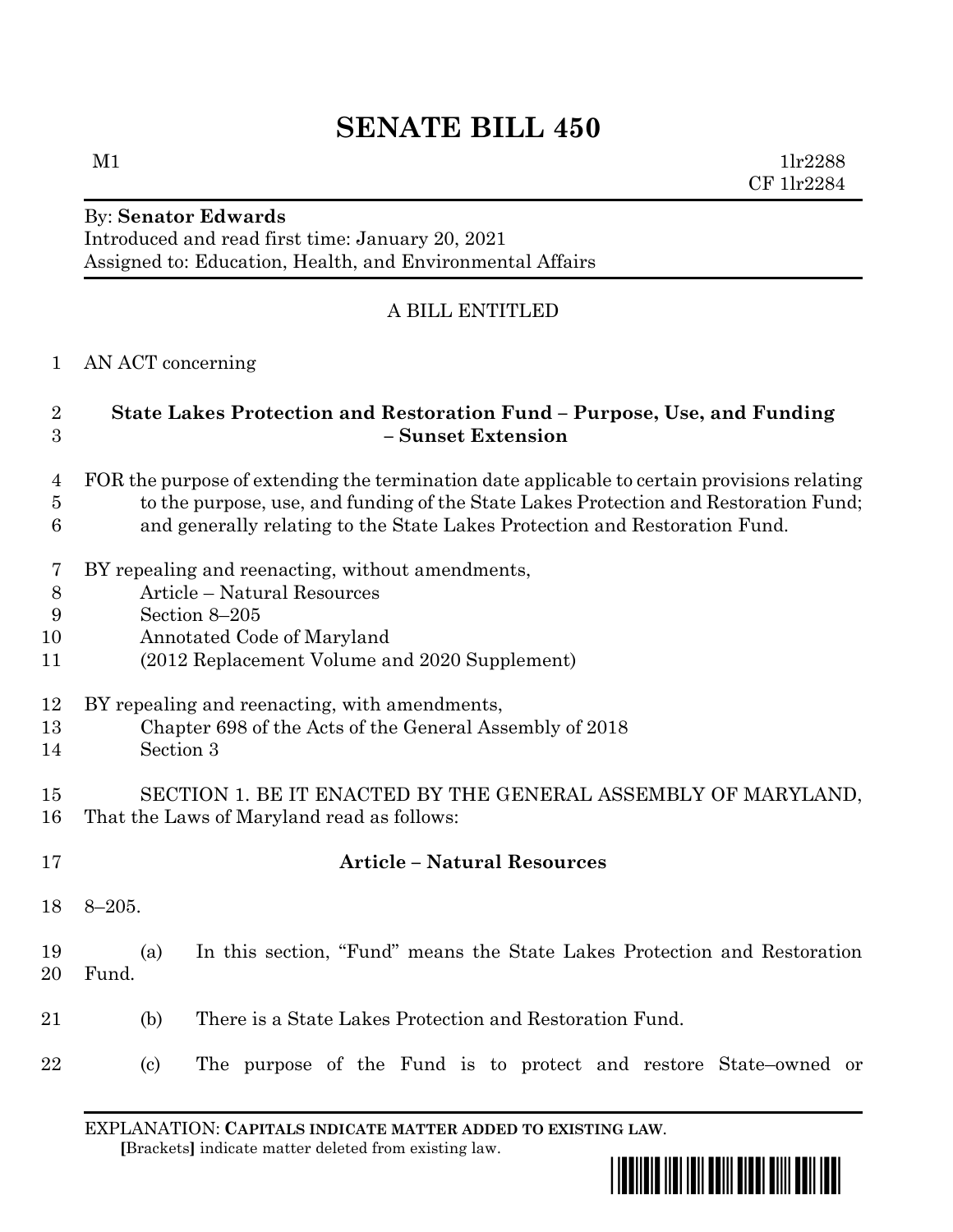|                | $\overline{2}$ | <b>SENATE BILL 450</b>                                                                                                           |
|----------------|----------------|----------------------------------------------------------------------------------------------------------------------------------|
| $\mathbf{1}$   |                | State-managed lakes by:                                                                                                          |
| $\overline{2}$ |                | (1)<br>Removing sediment;                                                                                                        |
| 3              |                | (2)<br>Treating contaminated sediment;                                                                                           |
| 4              |                | (3)<br>Preventing the spread of invasive species;                                                                                |
| $\overline{5}$ |                | Improving ecological and recreational value; and<br>(4)                                                                          |
| 6              |                | Taking any other action the Department determines is necessary.<br>(5)                                                           |
| 7              | (d)            | The Secretary shall administer the Fund.                                                                                         |
| 8<br>9         | (e)            | The Fund is a special, nonlapsing fund that is not subject to $\S 7-302$ of<br>(1)<br>the State Finance and Procurement Article. |
| 10<br>11       |                | The State Treasurer shall hold the Fund separately, and the<br>(2)<br>Comptroller shall account for the Fund.                    |
| 12             | (f)            | The Fund consists of:                                                                                                            |
| 13             |                | (1)<br>Money appropriated in the State budget to the Fund; and                                                                   |
| 14<br>15       | Fund.          | (2)<br>Any other money from any other source accepted for the benefit of the                                                     |
| 16<br>17       | (g)            | The Fund may be used only for the protection or restoration of State–owned<br>or State–managed lakes by:                         |
| 18             |                | (1)<br>Removing sediment;                                                                                                        |
| 19             |                | (2)<br>Treating contaminated sediment;                                                                                           |
| 20             |                | (3)<br>Preventing the spread of invasive species;                                                                                |
| 21             |                | Improving ecological and recreational value; and<br>(4)                                                                          |
| 22             |                | Taking any other action the Department determines is necessary.<br>(5)                                                           |
| $23\,$<br>24   | (h)            | The State Treasurer shall invest the money of the Fund in the same<br>(1)<br>manner as other State money may be invested.        |
| $25\,$         |                | Any interest earnings of the Fund shall be credited to the Fund.<br>(2)                                                          |
| 26<br>$27\,$   | (i)<br>budget. | Expenditures from the Fund may be made only in accordance with the State                                                         |